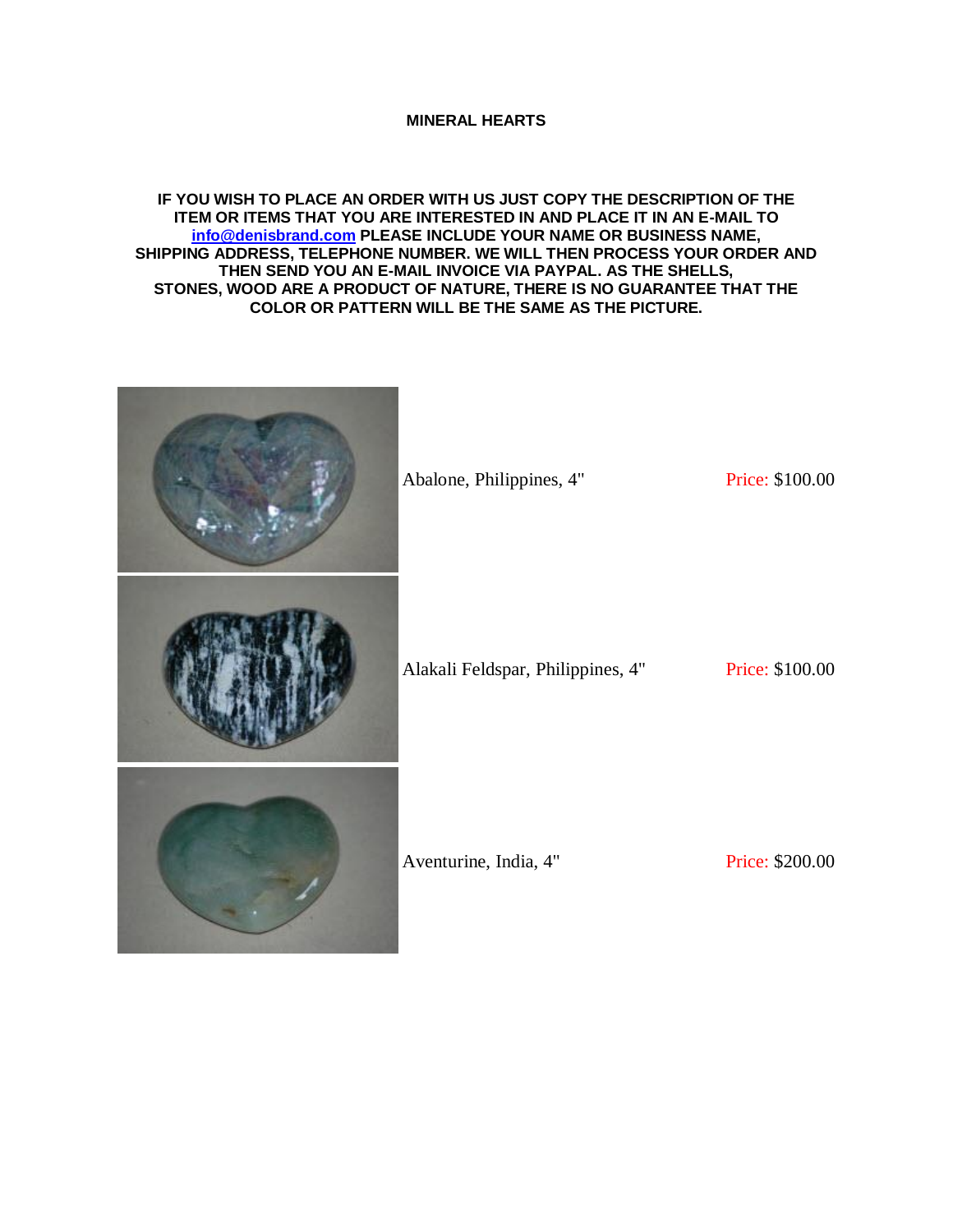| Banded Shale, New Mexico, 4"   | Price: \$150.00 |
|--------------------------------|-----------------|
| Black & White Marble, Utah, 4" | Price: \$100.00 |
| Brown Fossil, Philippines, 4"  | Price: \$250.00 |
| Brownlip MOP, Philippines, 4"  | Price: \$125.00 |
| Chalcopyrite, Alaska, 4"       | Price: \$250.00 |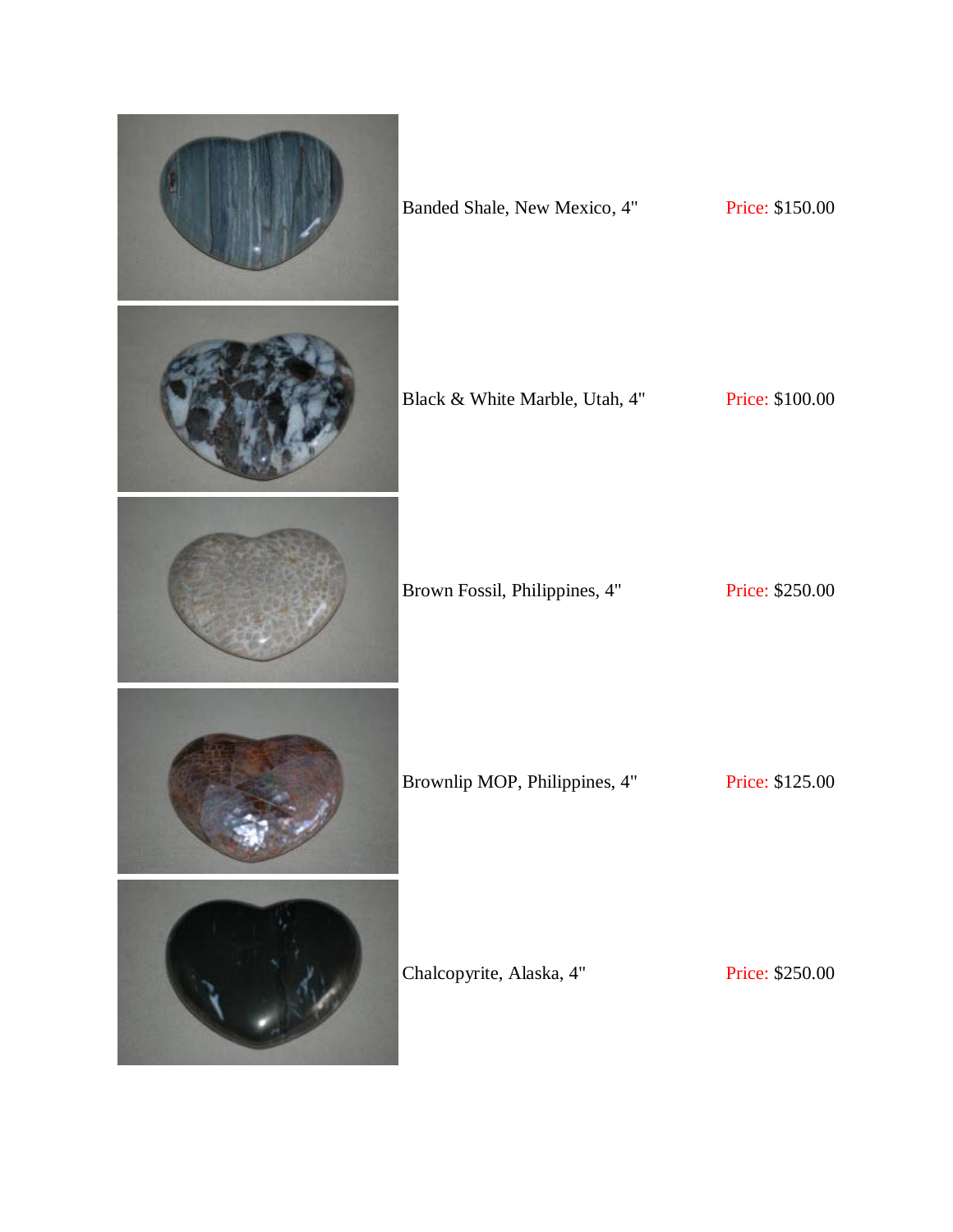| Charoite, Russia, 4"                 | Price: \$50.00  |
|--------------------------------------|-----------------|
| Chinese Writing Rock, Australia, 4"  | Price: \$250.00 |
| Chinese Writing Rock, California, 4" | Price: \$250.00 |
| Crazy Lace Agate, Australia, 4"      | Price: \$250.00 |
| Crinoid Marble, China, 4"            | Price: \$250.00 |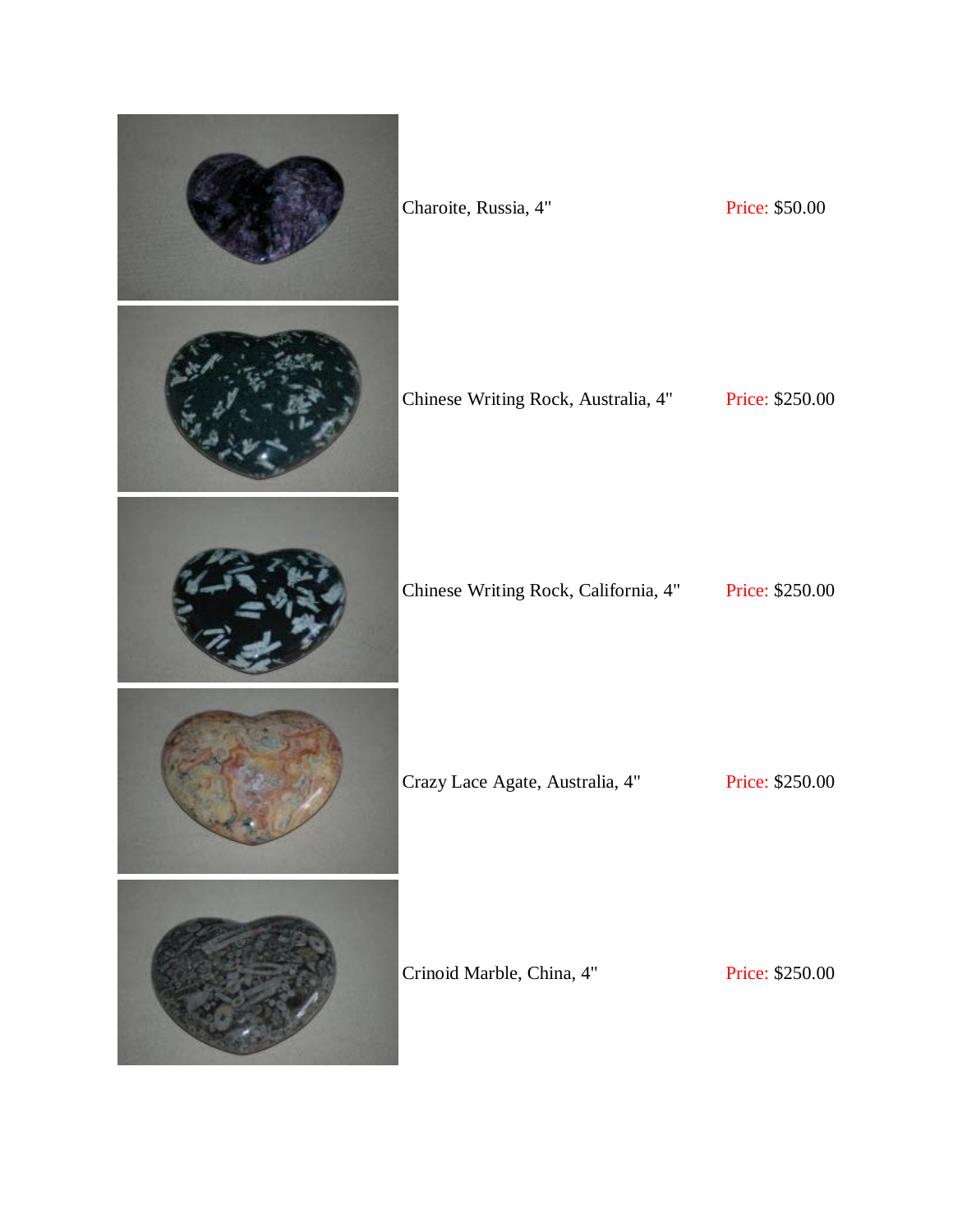| Cube Brecciated Jasper, Australia, 4"  | Price: \$250.00 |
|----------------------------------------|-----------------|
| Dalmatian Stone, Mexico, 4"            | Price: \$250.00 |
| Dumortierite, South Africa, 4"         | Price: \$250.00 |
| Fossil Staghorn Coral, Philippines, 4" | Price: \$125.00 |
| Gold Sheen Obsidian, Oregon, 2.5"      | Price: \$25.00  |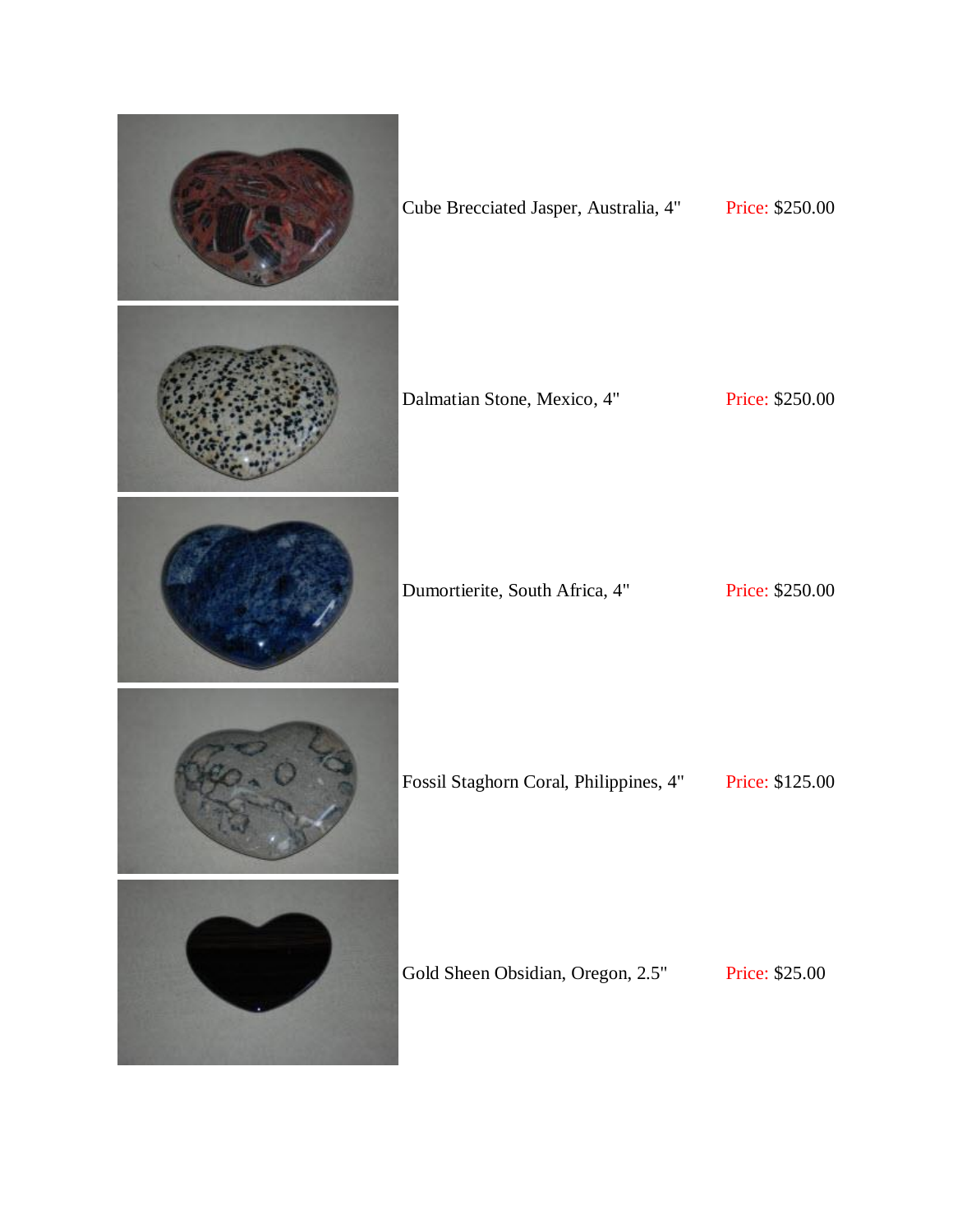| Green Moss Agate, India, 4"  | Price: \$250.00 |
|------------------------------|-----------------|
| Grossular Garnet, Oregon, 4" | Price: \$250.00 |
| Horn Coral, Idaho, 4"        | Price: \$150.00 |
| Jasper, California, 4"       | Price: \$250.00 |
| Jasper, Philippines, 4"      | Price: \$100.00 |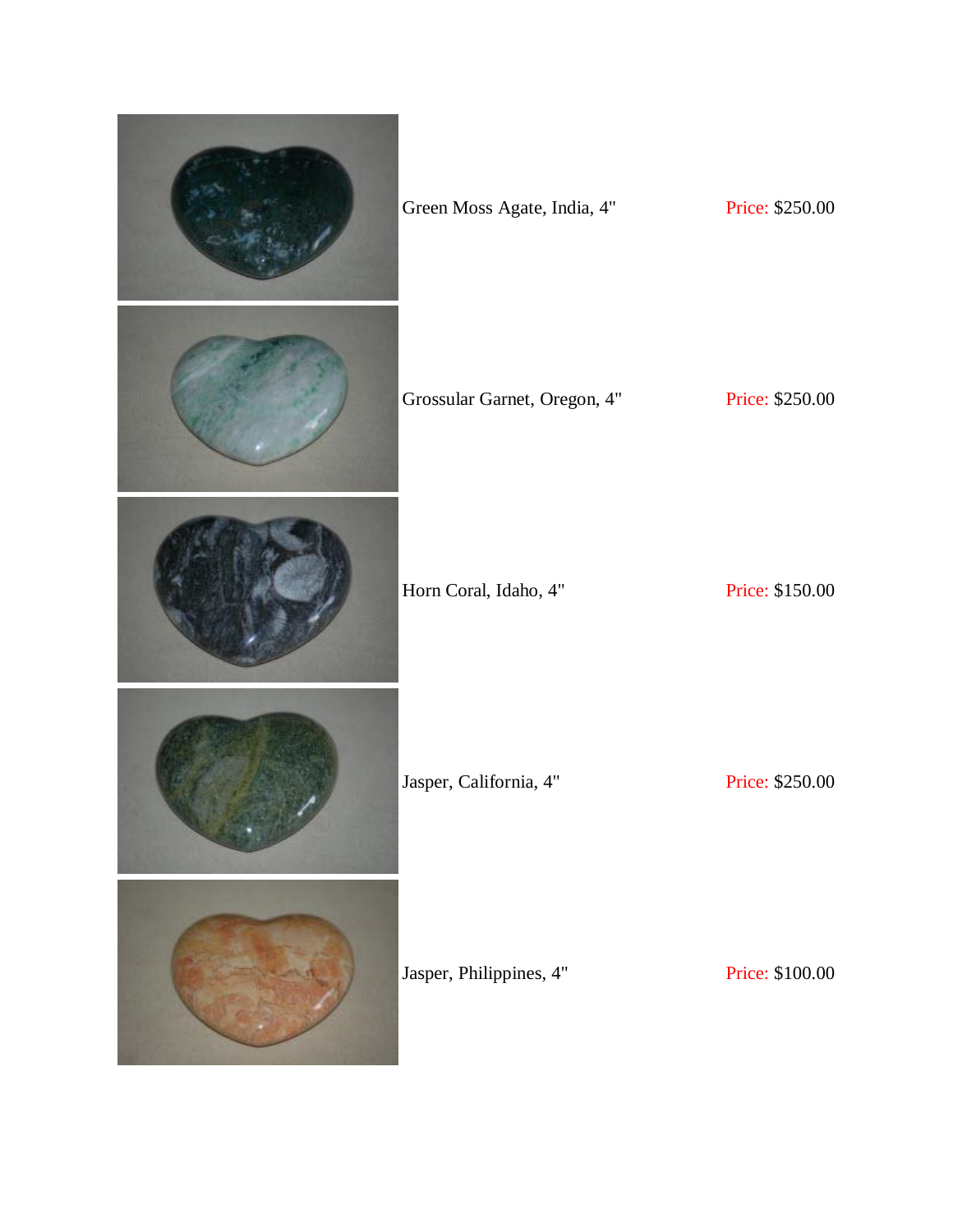| Jasper & Agate, India, 4"             | Price: \$250.00 |
|---------------------------------------|-----------------|
| Labradorite, Madagascar, 4"           | Price: \$250.00 |
| Mahogany Obsidian, California, 4"     | Price: \$125.00 |
| Marra Mamba Tigereye, Australia, 2.5" | Price: \$100.00 |
| Rainbow Onyx, Arizona, 4"             | Price: \$100.00 |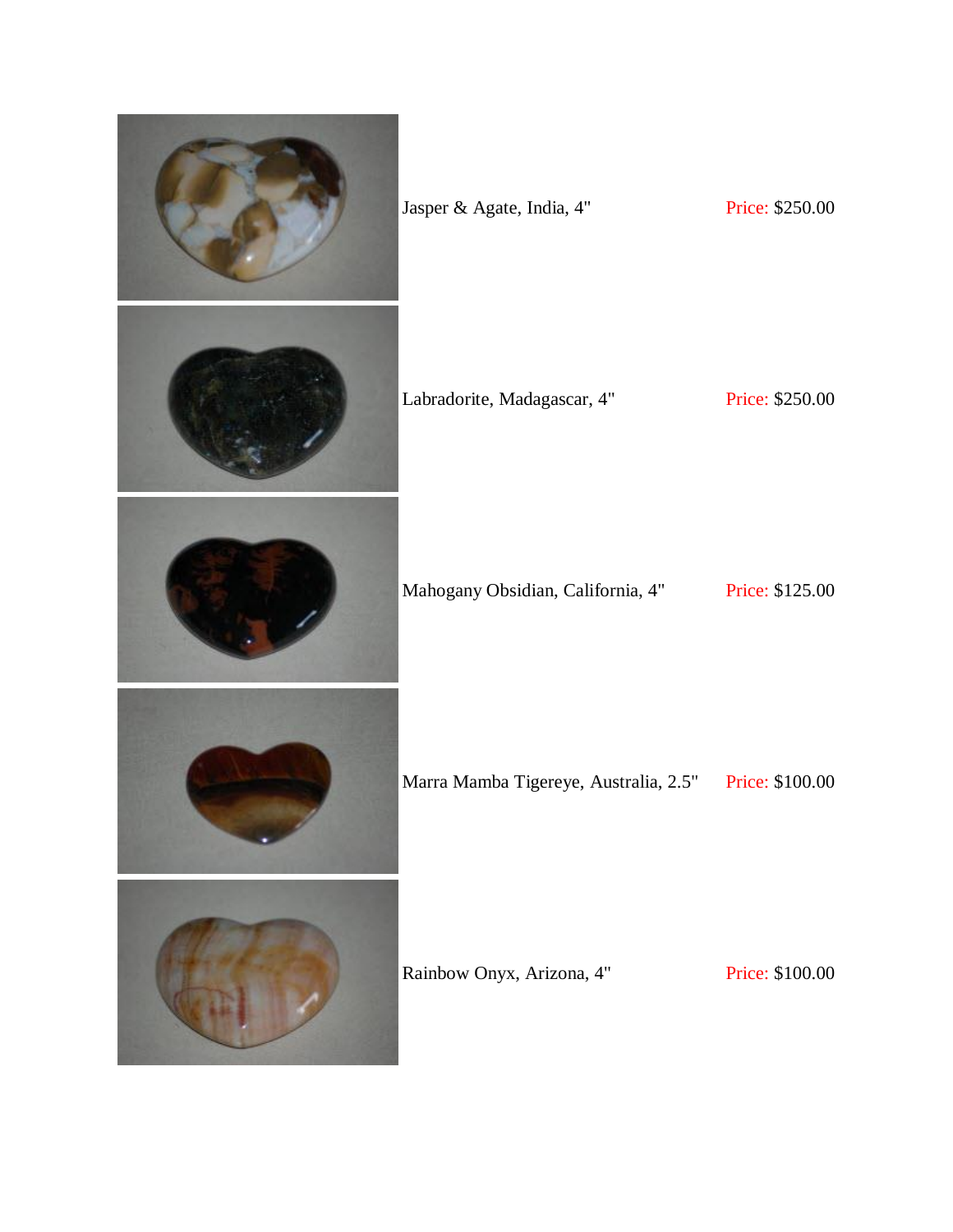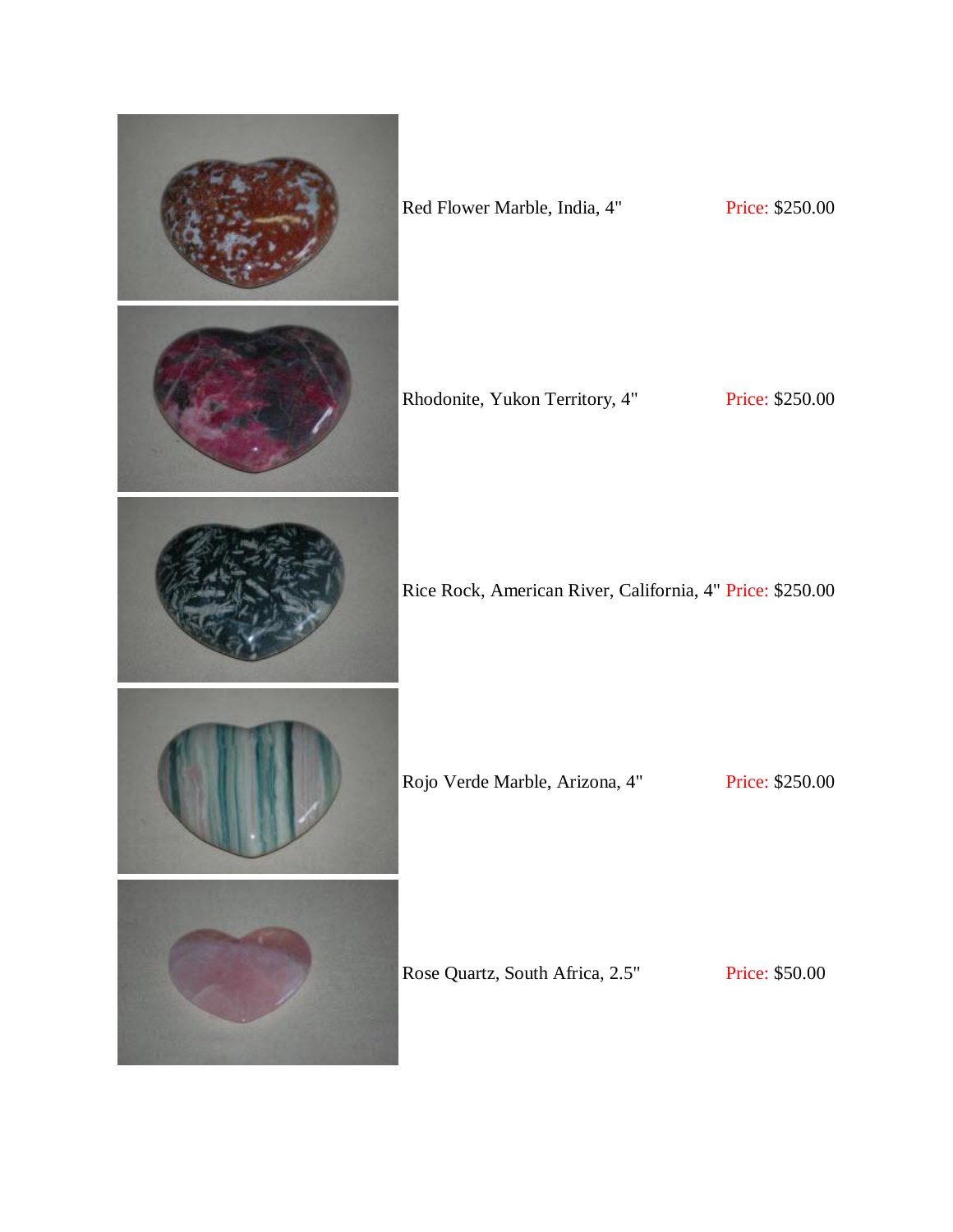| Septarian Nodule, Morocco, 4"        | Price: \$250.00 |
|--------------------------------------|-----------------|
| Serpentine, Philippines, 4"          | Price: \$100.00 |
| Serpentine Chrysotile, Australia, 4" | Price: \$250.00 |
| Snowflake Obsidian, Utah, 4"         | Price: \$125.00 |
| Travertine Onyx, Arizona, 4"         | Price: \$125.00 |